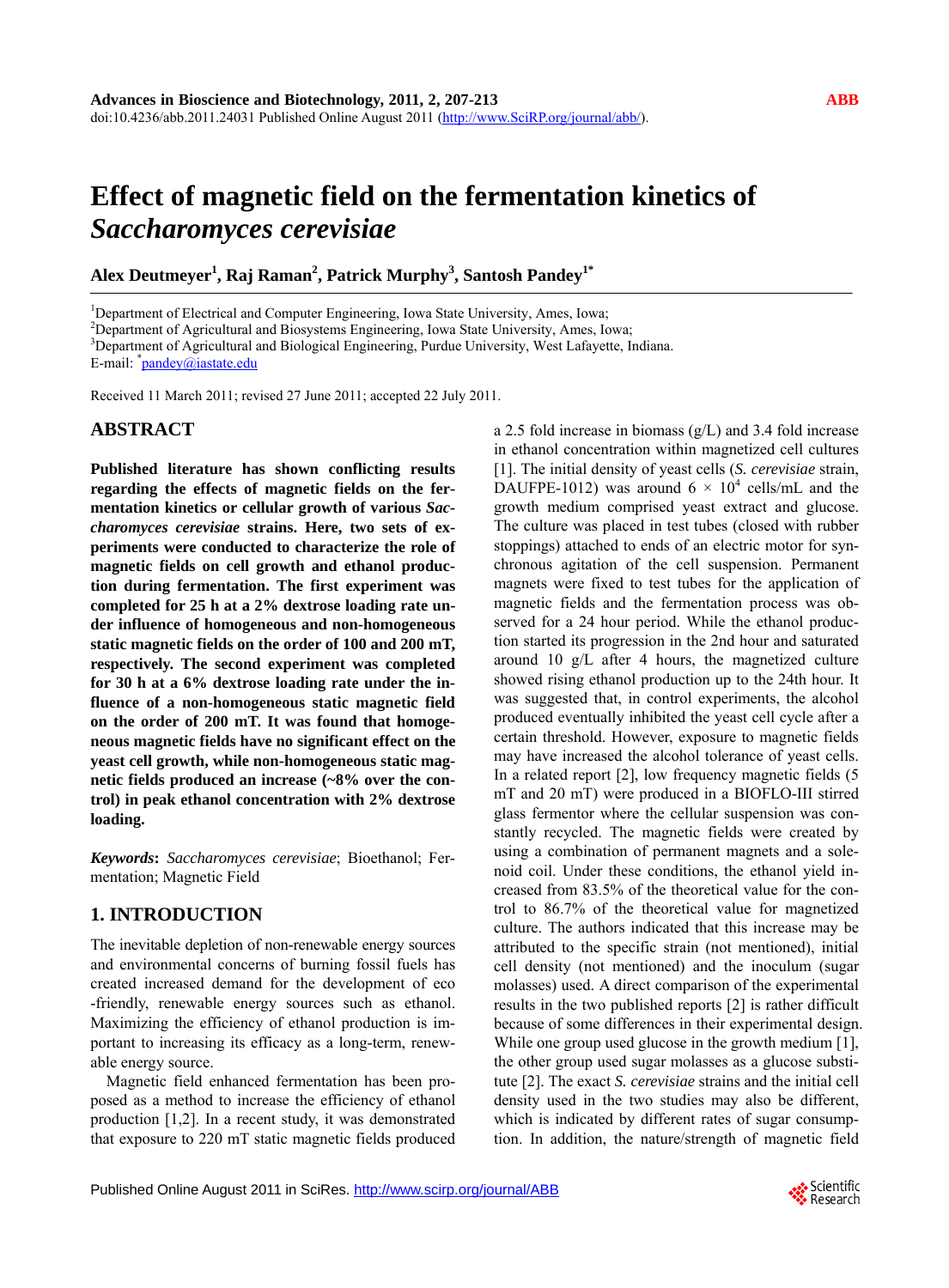and their individual fermentation apparatus are different to draw a reasonable conclusion.

Prior to these two studies [1,2], there has been considerable research in understanding the positive or negative effects of magnetic fields on cellular proliferation. In most cases, the production of carbon dioxide was estimated by measuring the pH variations of culture media and the gaseous pressure. In one study, it was reported that magnetic fields accelerated the cell growth processes during fermentation [3]. Static magnetic fields (0.22 T, 0.11 T) exposed to DAUPE-1012 yeast cells were shown to induce some growth alterations and changes in metabolic levels after 22 hours of experiment. Further tests revealed that the lower magnetic field (0.11 T) produced no significant change in the acidification or biomass production of the exposed cultures compared to control cultures. The 220 mT static magnetic field, however, produced better results (enhancement of 260% in biomass production, 100% in acidification, and 1.84% in cellular proliferation) compared to control cultures. It was therefore suggested that exposure to 220 mT magnetic field induced, after 12 hours, a shift in cellular metabolic activity. Another group further confirmed that proliferation of H192 ZIMET yeast strains increased in the presence of weak alternating fields (50 Hz) and at amplitudes of 0.2 mT and 0.5 mT [4]. It was hypothesized that there exists a frequency "window" of 15 to 50 Hz at a certain field amplitude (0.5 mT) where positive effects of magnetic fields on proliferation could be observed. However, the authors also mentioned that rigorous trials with a broader range of physical parameters were needed to confirm this frequency window. In contrast to these findings [3,4], a study demonstrated that static and 50 Hz sinusoidal magnetic field of 0.35 and 2.45 mT have no effect on the cellular growth of WS8105-1C yeast strains in comparison to unexposed control cells [5]. The authors indicated that their results are in disagreement with previous reports showing enhancement in cell growth upon exposure to magnetic fields, attributing their differences to incomplete characterization of magnetic field properties and inconsistent parameters in previous studies. The starting number density of yeast cells was around  $1.5 \times 10^7$  cells/mL. Their observations were supported by the fact that magnetic fields were not known to be a stress factor for cells because no significant physiological changes (changes in the levels of heat-shock proteins, DNA repair, protein synthesis, cellular respiration, etc.) were observed in the biological specimens. In another study, a static magnetic field was created and the field strength was varied from 0 - 10 T [6]. It was seen that the proliferation of K-7 yeast strains was suppressed by the static magnetic field for up to strengths of 5 T. The effects of magnetic field

saturated at around 5 T. In a further study [7], a gradient static magnetic field was created whose magnetic flux densities B were 5 - 14 T with a maximum gradient of 94 T/m. A superconducting magnet was used for the experimental set up, while the control experiments were conducted at a distance of 4 m from the magnet where the magnetic field  $B = 0.15$  mT. A deceleration in yeast proliferation was observed in the presence of magnetic field gradients. It was hypothesized that yeast cells localized in regions of lower magnetic fields where diamagnetic carbon dioxide molecules also gathered. The gradient magnetic field affected the transport of paramagnetic oxygen molecules from lower to higher magnetic fields. The respiratory response of yeast cells were affected by the spatial distribution of gaseous molecules which led to decelerated cell proliferation. Even though the postulated hypothesis is reasonable, it would be worthwhile to conduct the tests on lower magnetic fields and under no magnetic field in control experiments (which was non-zero in this case).

The above experiments on the measurements of cellular proliferation with a.c. magnetic fields and gradient magnetic fields raise some concerns. The effects of a.c. magnetic fields on yeast proliferation may be difficult to detect due to the increase in temperature from joule heating occurring in these experiments [6]. A gradient magnetic field produces magnetic-induced forces on water/oxygen/carbon dioxide molecules. As such, static magnetic field that uniformly present around the culture medium is preferred during magnetic fermentation. Furthermore, most of the abovementioned groups have used different *S. cerevisiae* strains, which make it difficult to arrive at any definite conclusion. In addition, there is inconsistency among the different groups in choosing the physical parameters (the type, strength, frequency, and duration of magnetic field) and biological samples (growth media, inoculum concentration, experimental parameters extracted). For instance, in the surveyed literature, inoculum concentrations varied from approximately  $10^2$  to 10<sup>7</sup> cells/mL. This affects the results of magnetic fermentation as it determines the initial cell growth rate and the time lag before ethanol production occurs.

The variability among the abovementioned experimental parameters in previous studies [1-7] necessitates the conduction of a well-controlled experiment that explores the fermentation kinetics of a common fermentation organism, creating a baseline for the comparison of magnetic fermentation experiments. The objectives of our study are to characterize the fermentation kinetics of *S. cerevisiae* and to determine the effects of externally applied magnetic fields on fermentation by measuring cell growth and ethanol production. Specifically, the role of initial inoculum concentration, sugar loading, and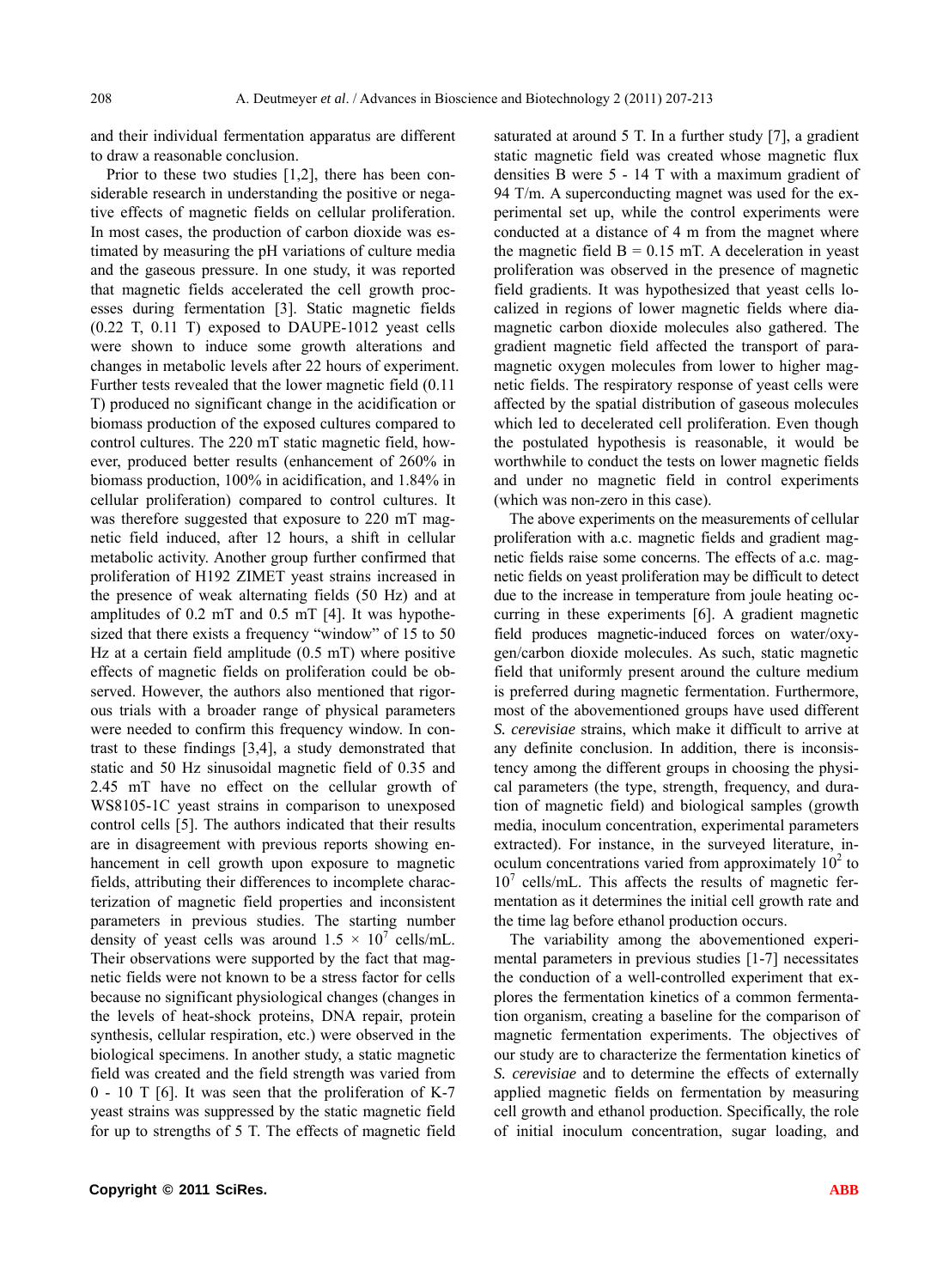non-homogeneous static magnetic fields will be studied.

#### **2. MATERIALS AND METHODS**

#### **2.1. Growth Medium**

Experiments were conducted with *Saccharomyces cerevisiae* strain ATCC® 24859. This wild-type diploid strain was chosen because it has been shown to possess high ethanol concentration tolerance [8]. Fermentation medium contained 10% (v/v) 10X YP (yeast extract, peptone) medium and 5%  $(v/v)$  1.0 M citrate buffer (pH 4.8). In order to test the effects of magnetic fields on fermentation medium's sugar concentration, two different dextrose loading rates were chosen: "low" loading fermentation medium containing  $2\%$  (w/v) dextrose and "high" loading fermentation medium containing  $6\%$  (w/v) dextrose.

#### **2.2.** *S. cerevisiae* **Characterization Setup**

The characterization of *S. cerevisiae*'*s* fermentation kinetics was conducted through three simultaneous repetitions of six fermentations per repetition, inoculated with cell densities evenly spaced on a logarithmic scale from approximately  $10^2$  to  $10^7$  colony forming units (CFU) per mL. Fermentations were completed in eighteen 150 mL DeLong fermentation flasks, each containing 100 mL working volume of inoculated 2% fermentation medium. The fermentation flasks were vortexed and incubated for 72 h at 35˚C in a shaking water bath (New Brunswick Scientific, NJ) at 150 rpm. In addition, 5 mL samples were collected at hours 0, 4, 12, 24, 48, and 72.

#### **2.3. Magnetic Fermentation Setup**

The apparatus for magnetic fermentation required slight changes from the one used for *S. cerevisiae* characterization to facilitate the use of magnets. The shaking water bath was replaced with a Model 307C low temperature incubator (Fisher Scientific, Fair Lawn, NY) which housed two Innova 2000 shaker stages (New Brunswick Scientific, NJ). To increase magnet stability and magnetic field strength, DeLong fermentation flasks were replaced with BD Falcon 250 mL tissue culture flasks.

Magnetic fields were generated by ultra-high-pull neodymium-iron-boron permanent magnets. Two  $7.6 \times 0.64$ cm, non-plated disc magnets with 222 N of pull force (McMaster-Carr, Elmhurst, IL) produced a homogeneous, static magnetic field (HMF). Eight  $2.5 \times 1.3$  cm, nickel plated disc magnets with 169 N of pull force (McMaster-Carr) created a non-homogeneous, static magnetic field (NHMF). With magnets placed on the sides of tissue culture flasks, the magnetic field strengths of both homogeneous and non-homogeneous configurations were measured with a Lake Shore Model 410 gaussmeter and a Lake Shore Model 410 transverse probe (Lake Shore

Cryotronics Inc., Westerville, OH). The results of these measurements are plotted as contour maps of magnetic field strength for the HMF (**Figure 1(a)**) and NHMF (**Figure 1(b)**) configurations.

Two sets of magnetic fermentations were conducted. The first was at 2% dextrose loading with control, HMF, and NHMF groups. The second was at 6% dextrose loading with control and NHMF groups. For reasons discussed later, the HMF group was excluded from the second set of experiments. Fermentation medium for magnetic fermentations was inoculated with approximately  $10^3$  CFU/ mL.

#### **2.4. Experimental Analyses**

The optical absorption of cell suspensions was measured at a wavelength of 600 nm with a Genesys 6 spectrophotometer (Thermo Electron Corp., Waltham, MA) and translated to CFU density determined through spectrophotometer calibration. Fermentation filtrates were analyzed for ethanol concentration by high-performance liquid chromatography (HPLC) with a Varian Prostar 355 refractive index detector (Varian, Palo Alto, CA) using an Aminex® HPX-87H column (Bio-Rad Laboratories, Hercules, CA). Separations were made using 0.01 N sulfuric acid as the mobile phase at a flow rate of 0.6 mL/min, a column temperature of 65˚C, and an injection volume of 20 μL. The fermentation trials were conducted using a randomized complete block design with four replications. Statistical analysis was done using Graphpad Prism software. Trends in cell growth data were fitted with a logistic growth model [9].



**Figure 1.** (a) Contour maps of homogeneous magnetic field strength (mT) for a permanent magnet placed at 0.5 cm (i) and 1.5 cm (ii) from flask surface, (b) Contour maps of non-homogeneous magnetic field strength (mT) for permanent magnets placed at 0.5 cm (i) and 1.5 cm (ii) from flask surface.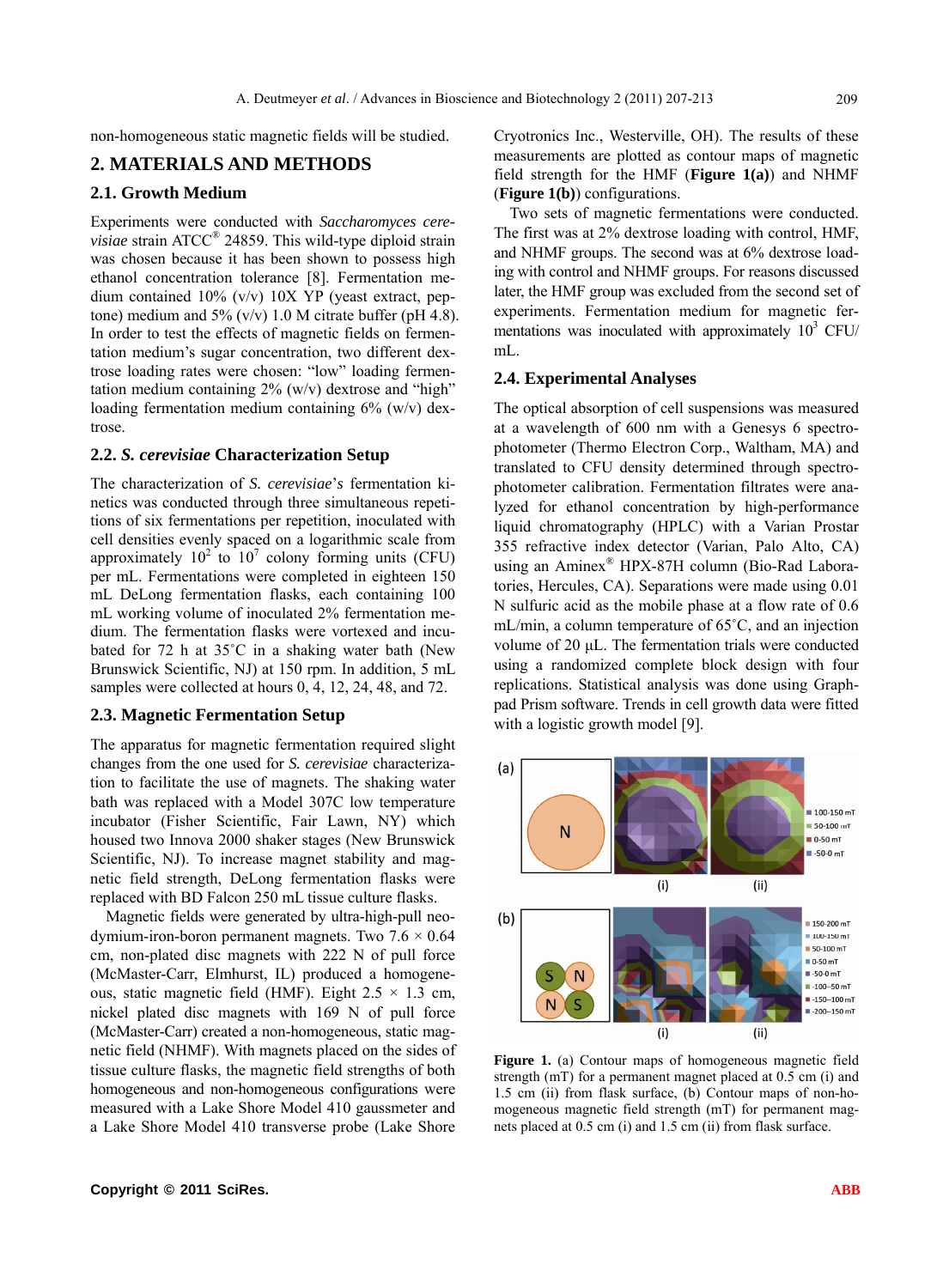#### **3. RESULTS AND DISCUSSION**

#### **3.1. Characterization of** *S. cerevisiae*  **Fermentation**

Fermentation cell growth was modeled by the standard logistic growth model as [9]:

$$
X = X_0 e^{kt} / \left[ 1 - \left( X_0 / X_\infty \right) \left( 1 - e^{kt} \right) \right] \tag{1}
$$

where *X* is the cell concentration at time  $t$ ,  $X_0$  is the starting cell concentration,  $X_{\infty}$  is the final cell concentration, and *k* is the rate constant. The model parameters for all inoculum concentrations are listed in **Table 1**. A plot of the cell growth data, cell growth models and ethanol concentrations versus time for all starting cell concentrations are shown in **Figure 2**. The results show that both cell growth and ethanol production were completed within 24 to 30 h for all inoculum concentrations.

**Table 1.** Logistic cell growth model parameters obtained from *S. cerevisiae* characterization for inoculum concentrations from  $10^2$  to  $10^7$  CFU/mL.

| Inoculum concentra-<br>tion (CFU/mL) | $X_0$     | $X_{\infty}$       | K    |
|--------------------------------------|-----------|--------------------|------|
| 10 <sup>7</sup>                      | 6,100,000 | $77 \times 10^{6}$ | 0.25 |
| 10 <sup>6</sup>                      | 460,000   | $73 \times 10^{6}$ | 0.41 |
| $10^{5}$                             | 64,000    | $72 \times 10^{6}$ | 0.67 |
| 10 <sup>4</sup>                      | 6,400     | $71 \times 10^{6}$ | 0.60 |
| $10^3$                               | 790       | $75 \times 10^{6}$ | 0.53 |
| $10^2$                               | 110       | $76 \times 10^{6}$ | 0.63 |



**Figure 2.** Results of *S. cerevisiae* characterization experiments for inoculum concentrations from  $10^2$  to  $10^7$ CFU/mL: (a) cell growth data and growth models and (b) ethanol production.

## **3.2. Within 24 to 30 h for All Inoculum Concentrations**

2% dextrose loading magnetic fermentation cell growth was modeled with the logistic growth model [9]. The model parameters for all data sets are listed in **Table 2**. A plot of cell growth data, growth models and ethanol concentration versus time for the control and experimental groups are shown in **Figure 3**. Cell growth data shown in **Figure 3(a)** suggest no significant difference  $(P\text{-value} > 0.05)$  between the control group and experimental groups in terms of growth rate and final CFU concentration. **Figure 3(b)** shows that ethanol production begins sometime between hours 10 and 15 for all groups, after the CFU density surpasses approximately 10<sup>5</sup> CFU/mL. The peaks in ethanol concentration at hour 20 were used to calculate ethanol yields of 86.9%, 86.6%, and 94.6% of the theoretical yield for the control, HMF, and NHMF groups, respectively. The peak ethanol concentration increased by approximately 8% of the

**Table 2.** Logistic cell growth model parameters from 2% dextrose loading magnetic fermentation experiments reveal no significant difference between the cell growth of the control and experimental groups.

| <b>Experimental Setup</b> | $X_0$ | $X_{\infty}$       | K    |
|---------------------------|-------|--------------------|------|
| Control                   | 724   | $74 \times 10^{6}$ | 0.65 |
| <b>HMF</b>                | 724   | $74 \times 10^{6}$ | 0.65 |
| <b>NHMF</b>               | 724   | $75 \times 10^{6}$ | 0.65 |
|                           |       |                    |      |



**Figure 3.** Results of 2% dextrose loading magnetic fermentation experiments: (a) cell growth data and growth models and (b) ethanol production.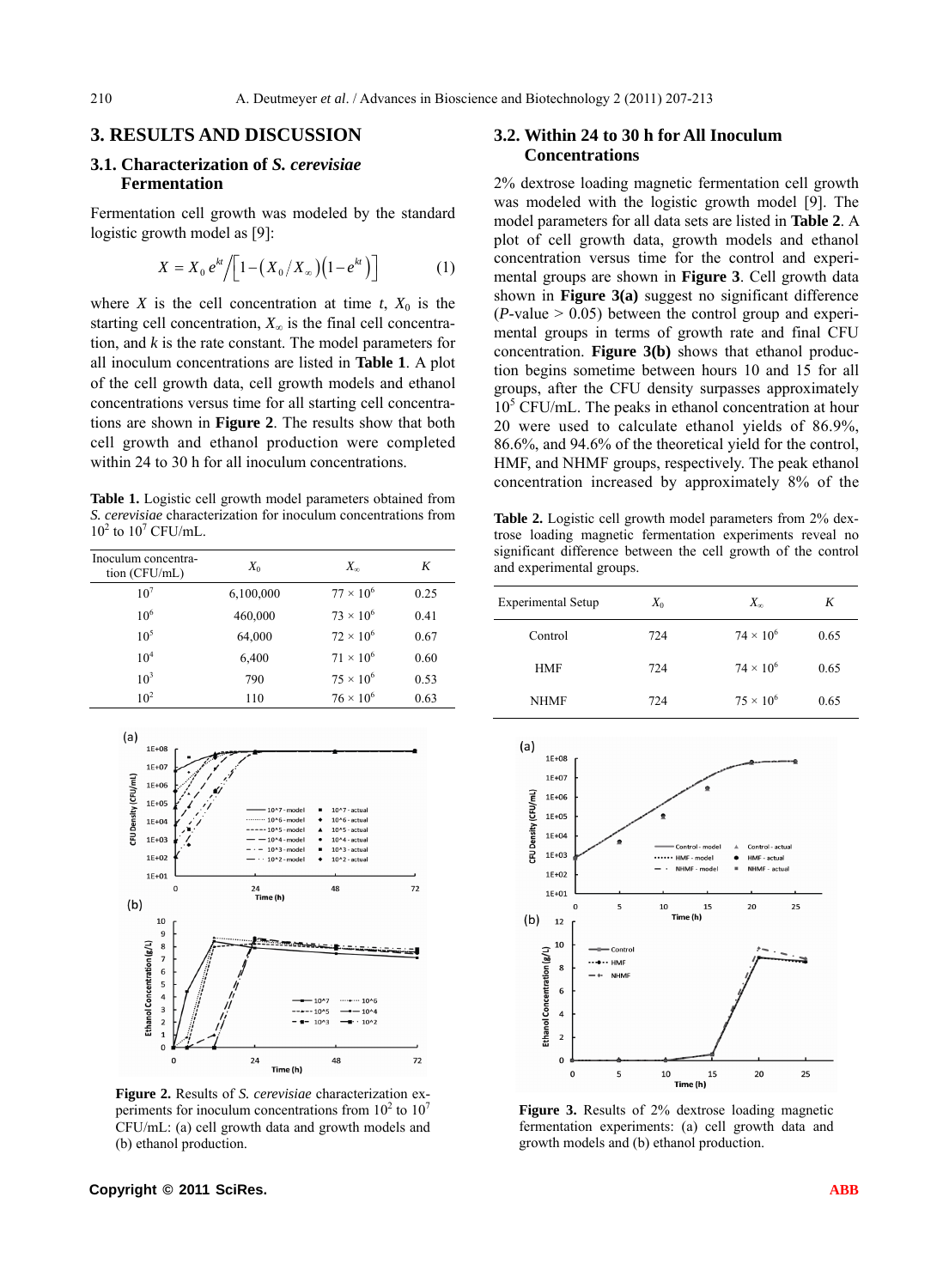theoretical yield for the NHMF group compared to the control and HMF groups. Statistical analysis of the ethanol data using the general linear model procedure confirmed no significant difference between the peak ethanol production of the control, HMF and NHMF groups  $(P$ -value  $> 0.05$ ).

#### **3.3. 6% Dextrose Loading Magnetic Fermentation**

The HMF was excluded from the experimental tests because it produced no significant effects during 2% dextrose loading magnetic fermentation experiments. The 6% dextrose loading magnetic fermentation cell growth was modeled with the logistic growth model; the model parameters for all data sets are listed in **Table 3**. A plot of cell growth data, growth models and ethanol production versus time for the control and experimental groups are shown in **Figure 4**. Similar to the 2% dextrose loaded experiments, the cell growth data shown in **Figure 4(a)** suggests no significant difference (*P*-value > 0.05) between the cell growth of the control group and

**Table 3.** Logistic cell growth model parameters from 6% dextrose loading magnetic fermentation experiments reveal no significant difference between the cell growth of the control and experimental groups.



**Figure 4.** Results of 6% dextrose loading magnetic fermentation experiments: (a) cell growth data and growth models and (b) ethanol production.

experimental group. **Figure 4(b)** shows that ethanol production begins sometime between hours 12 and 18, after the CFU density surpasses approximately  $3 \times 10^5$  CFU/ mL. The peak in ethanol concentration at hour 24 was used to calculate an ethanol yield of 83.0% of the theoretical yield for the NHMF group, and the peak at hour 30 was used to calculate an ethanol yield of 82.9% of the theoretical yield for the control group. This suggests that there is no significant difference ( $P$ -value  $> 0.05$ ) between the peak ethanol concentrations of the NHMF group and the control group, despite a possible increase in ethanol production rate as indicated by the NHMF ethanol concentration peak occurring before the control peak. Analysis of the ethanol data using the general linear model procedure confirms no significant difference  $(P$ -value  $> 0.05$ ) between the two groups.

The goal of our magnetic fermentation experiments was to determine the effects of magnetic field on cell growth and ethanol production. Magnetic field induced enhancement of ethanol production rate was observed previously [1,2]. We hypothesized that magnetic field enhancement could also result in the reduction of ethanol production lag time, making it necessary to choose a low inoculum concentration. In this regards, Reference [1] had also observed increased cell growth rate under magnetic fermentation. We further hypothesized that magnetic field enhancement could result in a change in the CFU growth rate, making it again necessary to choose an inoculum concentration that exhibits logistic growth over a large time window. Both of these traits were demonstrated by our results of the  $10<sup>3</sup>$  CFU/mL inoculum concentration data; thus, it was selected as the inoculum concentration for the magnetic fermentation experiments. This chosen cell concentration is in accordance with previous work [1] which inoculated the fermentations with  $6 \times 10^4$  cells per 120 mL of growth medium.

Our cell growth results in the 2% dextrose loading magnetic fermentation experiments showed no increase in cell growth rate under magnetic fields. These results are in contrast to those reported previously [1,3] where static magnetic fields on the order of hundreds of mT significantly affected cell growth when compared to a control setup. Our ethanol production data for the 2% dextrose loading magnetic fermentation suggests some possible scenarios: The results may indicate that nonhomogeneous static magnetic fields promote (8% increase over the control data) enhancement in ethanol production while homogeneous static magnetic fields do not. This case partially supports the enhanced ethanol production reported previously [1,2] in the presence of non-homogeneous static magnetic fields of 220 mT and 5 or 20 mT, respectively. However, Reference [1] also reported magnetically enhanced cell growth which con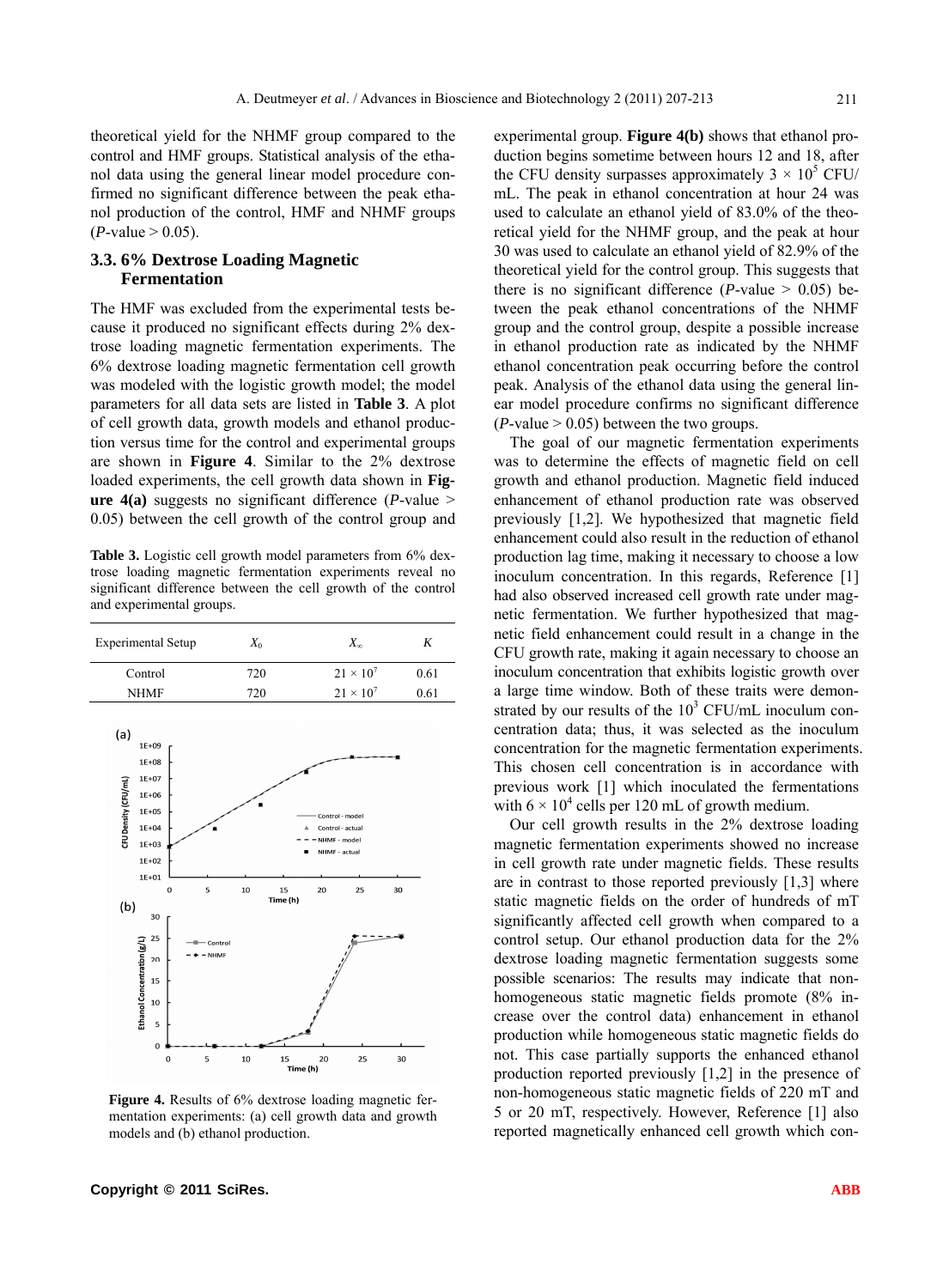tradicts the results of our experiment. Another scenario is that ethanol production enhancement is a function of magnetic field strength, which would require conducting tests at various magnetic fields. Our cell growth results of the 6% dextrose loading magnetic fermentation experiments also showed no increase in cell growth rate under magnetic fields. These results are in contrast to previous reports [1] where a non-homogeneous static magnetic field on the order of hundreds of mT significantly enhanced cell growth when compared to a control group with no magnetic fields. Our analysis of ethanol production for this experiment indicates no statistically significant difference between the experimental and control groups.

This study provides some key insights into the role of experimental parameters in magnetic fermentation. We quantified the cell proliferation with a wide range of initial inoculum and found the optimum value of cell density to conduct the magnetic fermentation experiments. This point has been largely ignored by previous researchers who conduct their experiments at one initial inoculum concentration. We think that, to adequately quantify the cell growth rate, a relatively small cell density is needed where we can observe the time lag before the progression of ethanol production. If the initial cell density is high (over  $10^6$  cell/mL as used in [4-7]), there is minimal lag time whereas a high cell density results in a longer lag time which may span beyond the experimental timeframe (~24 hours). Besides testing different inoculum concentrations, our experiments were conducted with two different sugar loading concentrations to test whether the initial sugar concentration has an effect on the progression of ethanol fermentation. Previous groups conducted their tests on magnetic fermentation with one  $(\sim 2\%$  dextrose) sugar loading [5]. In addition, we tested two configurations of static magnetic field: homogeneous and non-homogeneous. While the homogeneous field was created by a single magnet, the non-homogeneous field was created by a set of four magnets. We measured the spatial distribution of the field lines around the test setup to ensure the field is applied throughout the beaker having the culture media. We chose to use static magnetic fields in both configurations to avoid any joule heating from using a.c. magnetic fields. Previous studies using static magnetic fields have used the static homogeneous configuration, while nonhomogeneous a.c. fields were created by solenoid coils. We attempted to carefully calibrate the fermentation runs with several repeats, fitting with a model, and statistical analysis. We measured different parameters (cell growth rate, ethanol production and sugar consumption) over the time period of experimentation and fitted the cell growth data to a growth model to extract the theoretical parameters. Each experiment on fermentation kinetics was conducted three times, each time with six fermentation runs. Statistical analysis on the measured data was then used to calculate the *P*-values.

Some interesting points can be inferred from our experiments. First, the initial inoculum concentration affects the measured parameters of fermentation kinetics. As shown in **Figure 2**, an inoculum concentration above 10<sup>4</sup> cell/mL provides a small lag time to notice the significant rise in ethanol production from the initial zero value. Second, a lower sugar loading (2%) shows better results on the effects of magnetic field than a higher sugar loading (6%) where any biological effects from yeast may appear suppressed. Third, non-homogeneous static magnetic fields have a more pronounced effect on magnetic fermentation compared to homogeneous static magnetic fields. It may be reasonable to assume that yeast cells are responding (or stimulating) more favorably to non-homogeneous fields than homogeneous fields, consistent with their applications in microfluidic devices for trapping and sorting single cells. Unlike test tubes, we preferred to use large-volume beakers (150 mL) placed on a stirrer which offers greater oxygen supply and enhances proliferation. Future experiments will assess the optimum combination of physical and biological parameters on the magnetically-induced stimulation of yeast cells towards improving the efficiency of magnetic fermentations for large-scale industrial application.

## **4. CONCLUSIONS**

The fermentation kinetics of *S. cerevisiae* was characterized by conducting a series of fermentations with starting cell concentrations from  $10^2$  to  $10^7$  CFU/mL. It was found that a starting cell concentration of approximately 10<sup>3</sup> CFU/mL exhibited consistent logistic cellular growth and a notable time lag  $(\sim 10$  hours) in ethanol production, which are both desirable traits for observing the effects of magnetic fermentations. Magnetic fermentation tests with homogeneous and non-homogeneous static magnetic fields showed that cellular growth was unaffected by static magnetic fields. This observation was consistent across the two fermentation medium dextrose loadings. Experimental results show an 8% increase in peak ethanol concentration (from 86.9% of theoretical yield in control setup to 94.6% of theoretical yield in experimental setup) during non-homogeneous static magnetic field enhanced fermentations with 2% dextrose loading. The ethanol yield with homogeneous static magnetic field was relatively unchanged compared to control experiments. Together, the results of our study suggest that ethanol productivity during magnetic fermentation can be enhanced using non-homogeneous static magnetic fields. Translating these preliminary re-